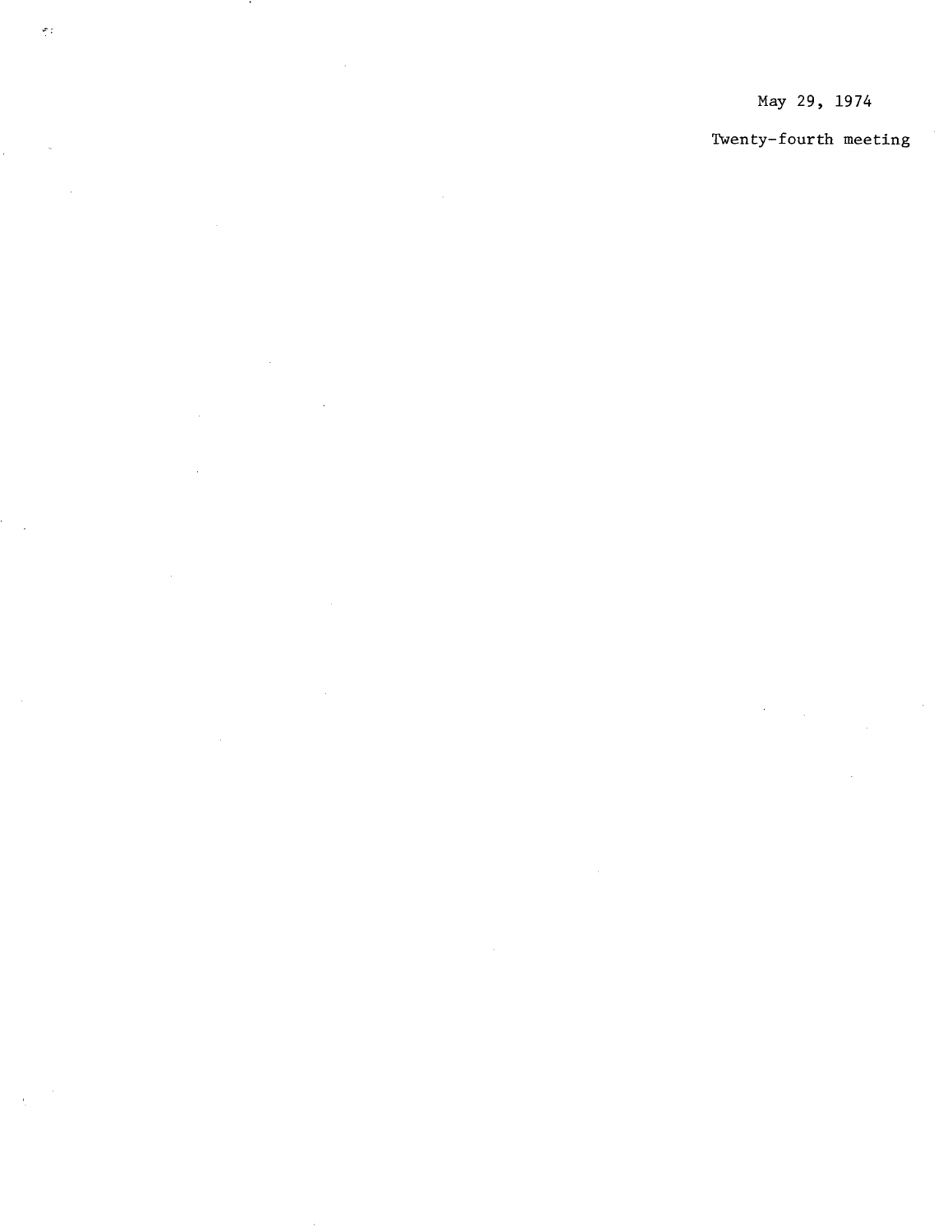## THE UNIVERSITY OF MANITOBA

# **InterDepartmental Correspondence**

DATE May 21, 1974.

 $R\mathcal{D}C$ 

| т٥              | MEMBERS OF SCIENCE EXECUTIVE COMMITTEE.          |  |  |  |  |
|-----------------|--------------------------------------------------|--|--|--|--|
| FROM            | G. Richardson, Secretary to Executive Committee. |  |  |  |  |
| $C[10]$ $C$ $T$ |                                                  |  |  |  |  |

**SUBJECT:** 

The 24th meeting of the Executive Committee of Faculty Council has been called for Wednesday, May 29, 1974, at 9:30 a.m., in the Faculty Conference Room, 250 Allen Building.

#### AGENDA

- 1) Approval of the minutes of the 21st, 22nd, and 23rd meetings of the Executive Committee.
- Matters arising therefrom.  $2)$
- Selection of winners for the various scholarships, medals,  $3)$ prizes, etc., for the Faculty of Science.
- Other business.  $4)$

GR/nlh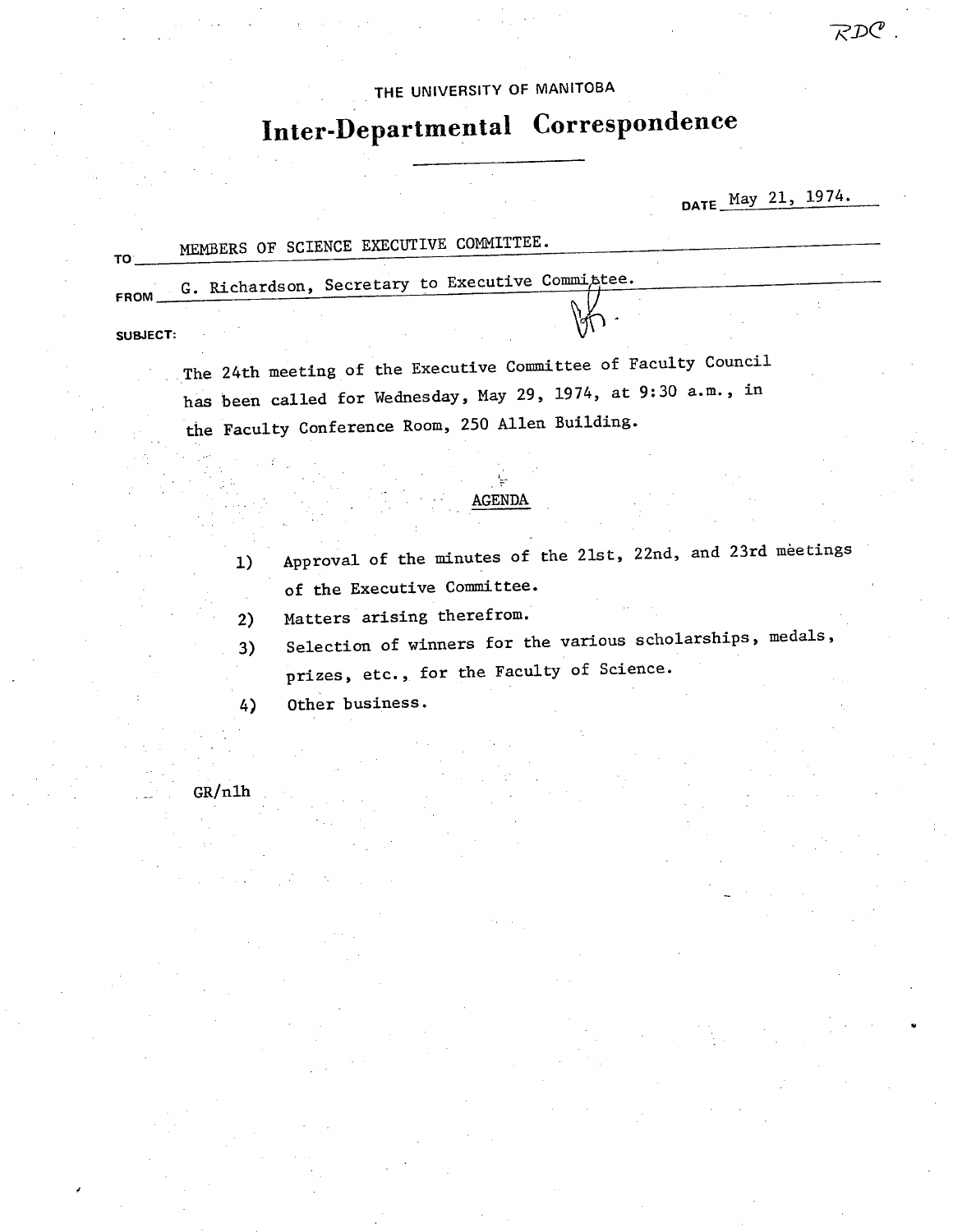Minutes of the twenty-fourth meeting of the Executive Committee of Faculty Council, held on Wednesday, May 29, 1974, at 9:30 a.m., in the Faculty Conference Room, 250 Allen Building.

Members Present: Dean I. Cooke, Chairman; Dean N.E.R. Campbell; Professors G. Losey, B. Macpherson, B. Kale, D. Burton, C. Anderson, B. Henry, D. Punter; G. Richardson, Secretary.

1 1'

Regrets: Prof. K. Stewart.

Visitors: Mr. R. McDole, Professor C?E. Henry.

#### I. Minutes of the 21st, 22nd, and 23rd meetings

The minutes of the 21st, 22nd, and 23rd meetings of the Executive were not ready for distribution at the time of this meeting and were not approved.

### II. Matters Arising Therefrom

Byway of report, Dean Cooke stated that the reply that Faculty Council had instructed the chairman to make regarding the four year general degree program at Brandon University had been drafted and sent to Senate. It was suggested that copies of that letter be sent to the Executive Committee members and the secretary was so instructed.

#### III. Selection of Winners

 $\circ$ 

The chairman explained to the members that the selections made by this committee at this time may or may not be the eventual winners of the various awards. Re-reads, selection of the up-coming year's program by the student, and other awards won by the same student, could all change the final outcome.

It was moved by Dr. Campbell (Anderson) that:

"Prof. C.E. Henry (Director of Student Awards) and Mr. R. McDole be empowered to make any subsequent adjustments as appears  $\text{reasonable}$ ".

Carried

RDC

. . . 2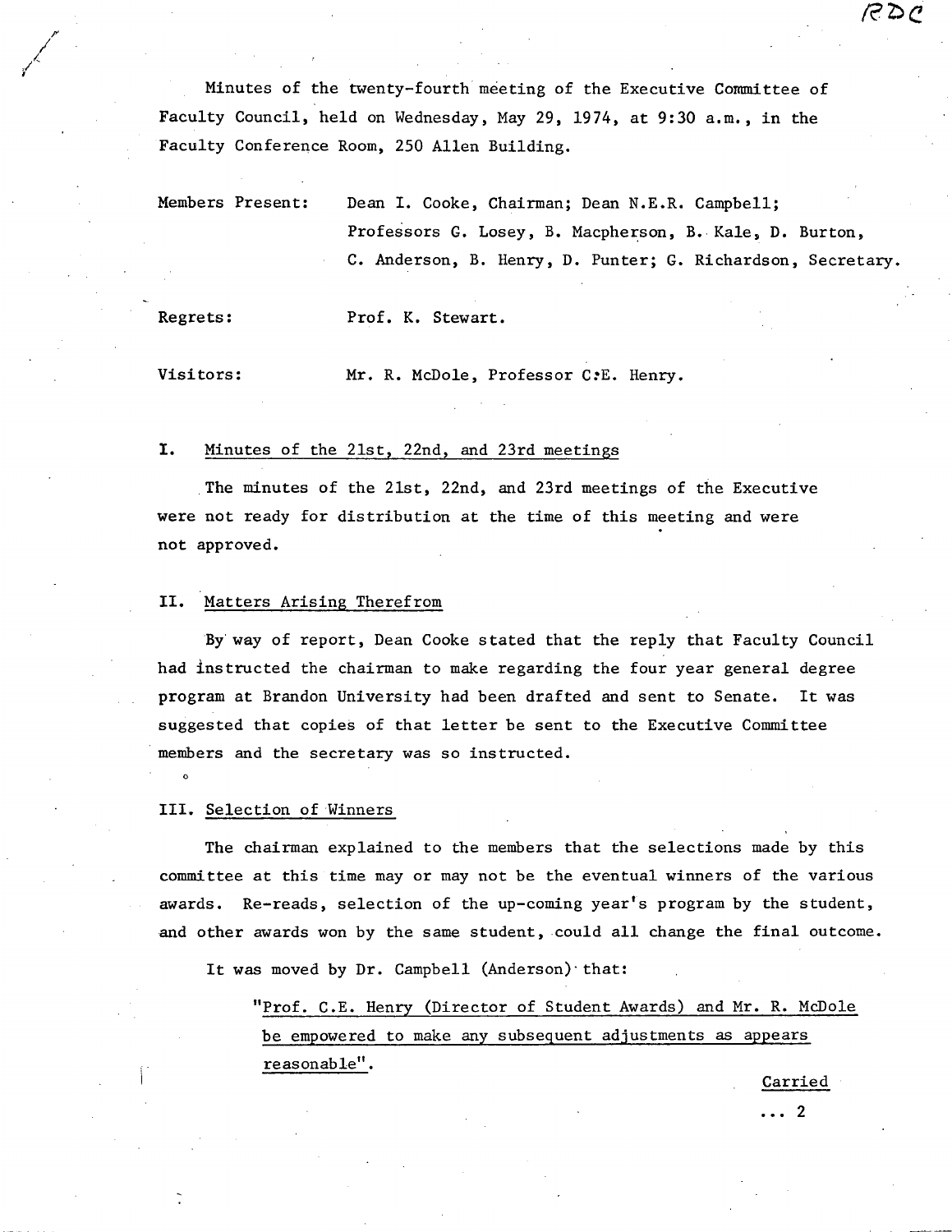$1.$ Rosabelle Searle Leach Scholarship It was moved by Dr. Kale (Campbell) that: "Shore, T.B. #835085 be awarded the scholarship". It was moved by Dr. Losey (Anderson) that: "should the first choice not accept the award, it be split between Danyluk, Donna L. and Lee, Donna M."

-2-

Carried

Carried

- University Women's Club Scholarship  $2.$ It was moved by Dr. Henry (Kale) that: "Hubbard, Dawn Arlene #457091 be awarded the scholarship". Carried
- Dr. Maxwell S. Rady Scholarship  $3.$

It was moved by Dr. Campbell (Punter) that:

"Edmonds, Sandra L. # 265096 be awarded the scholarship".

#### Carried

If an alternate was required the committee agreed that this should be left to the discretion of Prof. Henry and Mr. McDole.

Morton Stall Memorial Scholarshi 4.

It was moved by Dr. Henry (Losey) that:

"the Morton Stall Memorial Scholarship be awarded between Bowman, S.A. # 096063 Cohen, J.I. # 169098 Corrin, L.S. # 188082 Newman, N.M. # 684174".

Carried

. . . 3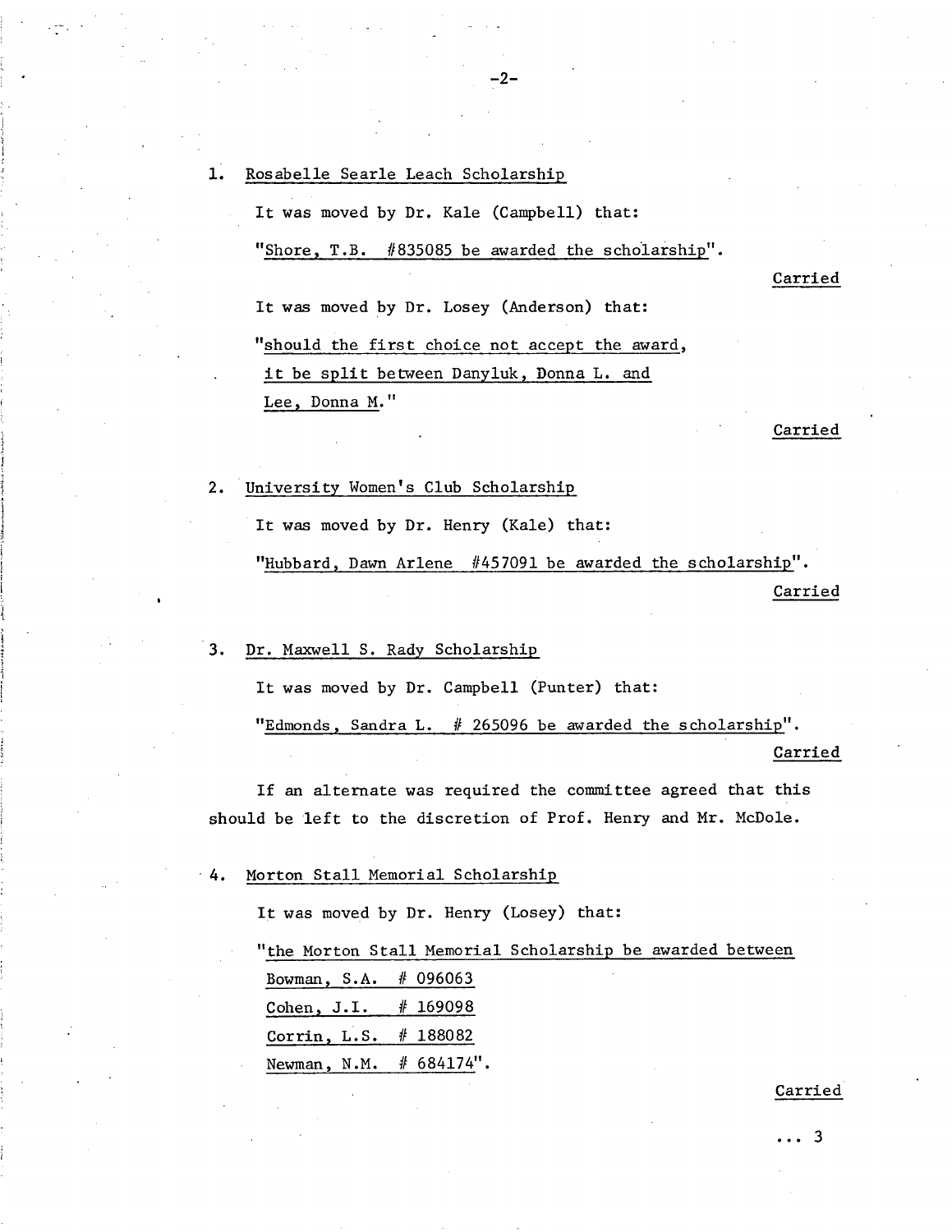#### 5. Isbister Undergraduate Scholarship

Prof. Henry stated that those students who by-passed the Isbister Scholarship in favour of accepting another award, but who were eligible for the scholarship would have a notation put on their transcripts stating that the individual did qualify.

-3-

It was noted that Kocay, W.L. # 518075, did not have as high a modified G.R.A. as many other candidates but he had taken 18 extra credit hours and had no mark lower than A, and it was therefore moved by Dr. Henry (Campbell) that:

"Kocay, W.L. #518075 be considered as a candidate for the Isbister Scholarship".

Carried

The Isbister Scholarships were awarded by the following motions:

| 1. Kocay, W.L. #518075  |         | by Dr. Kale (Losey).    |  |
|-------------------------|---------|-------------------------|--|
| $2.$ Baniuk, L.         | #041115 | by Dr. Campbell (Kale). |  |
| 3. Hay, B.N.            | #411096 | by Dr. Campbell (Kale). |  |
| 4. Rich, B.W.           | #768044 | by Dr. Campbell (Kale). |  |
| 5. MacKey, W.F. #582220 |         | by Dr. Campbell (Kale). |  |

#### Carried

The following students would have the notation on their transcripts that they were eligible for the Isbister Scholarship:

Edmund, S.L. Shore, T.B. Hubbard, D.A. Bownan, S.A. Cohen, J.I. Corrin, L.S. Newman, N.M.

#### Alumni Association Scholarship 6.

The Alumni Association Scholarships were awarded by the following motions: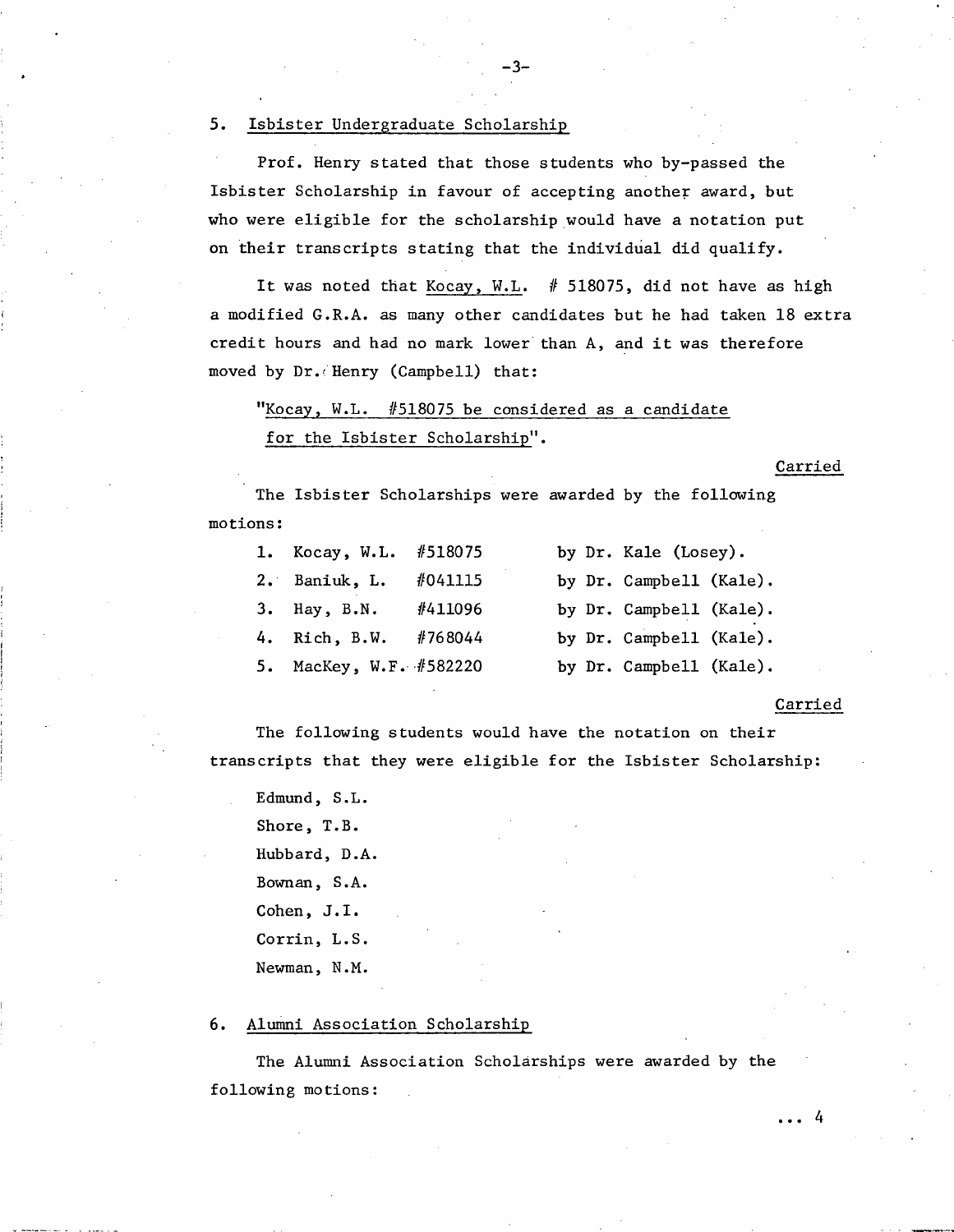-4-

Rajfur, E.J. #753087 by Dr. Kale (Henry). 17. 18.

Tullock, M.K. #913083 by Dr. Anderson(Campbell).

Carried

It was moved by Dr. Losey (Henry) that:

"the remaining five scholarships be divided 18 ways 'amongst those students with 4.30 modified G.P.A."

#### Carried

(A list of those students is attached to these minutes.)

7. Governor General's Medal

It was moved by Dr. Campbell (Kale) that:

"Hubbard, D.A. #457091 be awarded the Governor General's Medal".

Carried

#### IV. Other Business

8. 9. 10. 11.  $12.$ 13. 14. 15. 16.

By way of report, Prof. B. Henry noted that Prof. W. Baldwin had been elected to the Board of Graduate Studies.

There being no further business, the meeting adjourned at 11:07 a.m.

CR June 3/74